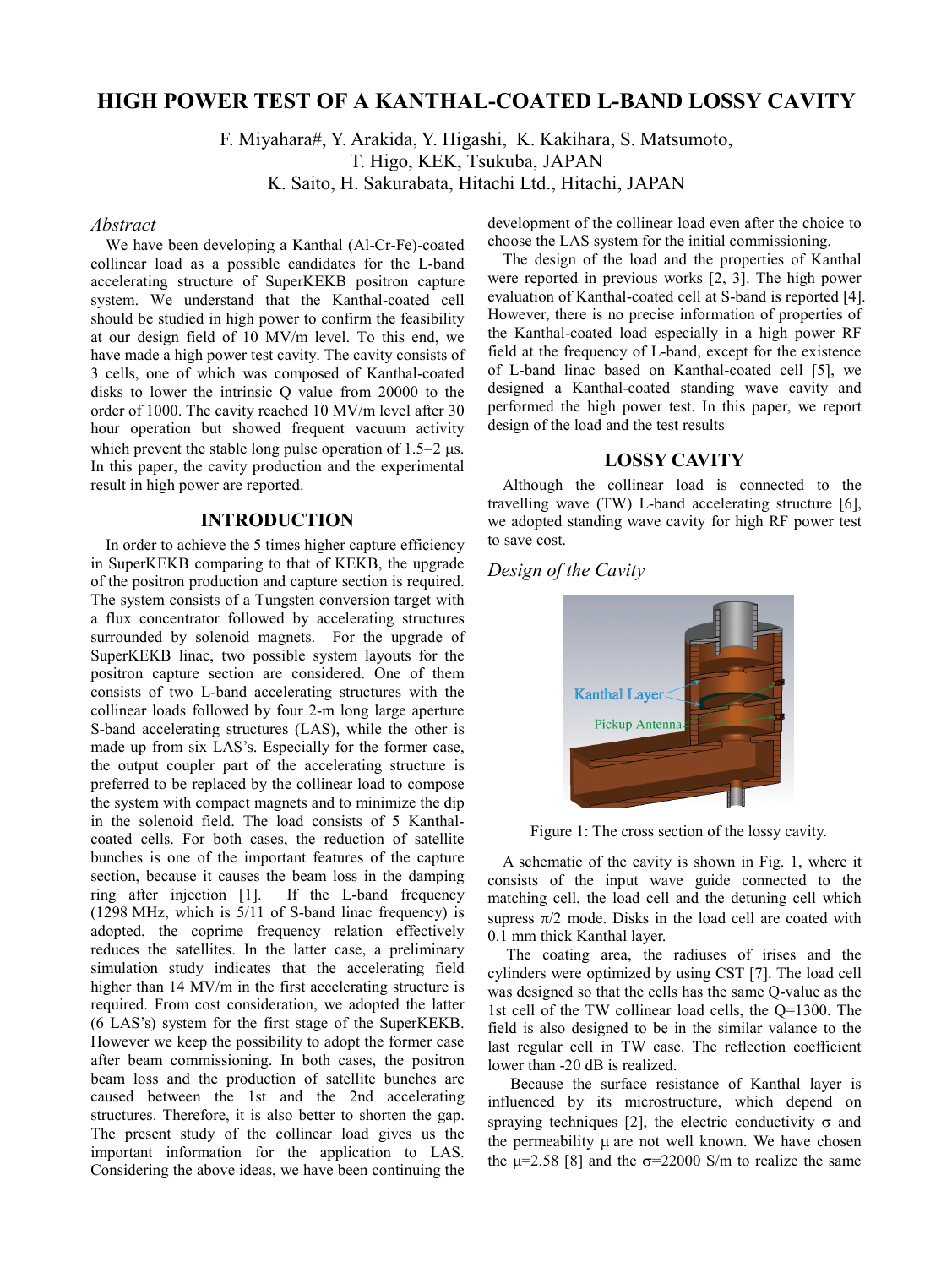Q-value reduction ratio. Then, the coating area is determined from r=71 to 87.5 mm.

The electric field strengths of 0 and  $\pi$  mode are shown in Fig. 2. In the case of  $\pi$ -mode, the maximum field in the load cell is about 80% of the matching cell, which is close to the TW collinear load case. In the Table 1 are listed the maximum fields on axis  $(E_z)$  and on surface  $(E_{surf}^{max})$ , in the SW cavity at 2 MW RF input power and the TW accelerating field and the surface field (*Esurfmax*).



Figure 2: The electric field distribution on axis for 2 MW RF power. Red line and blue dashed line represent  $\pi$  and 0 modes, respectively.

Table 1: Accelerating and Maximum Surface Field in Each Cell

|                      | $E_z / E_{surf}$ <sup>max</sup> [MV/m] |
|----------------------|----------------------------------------|
| TW last regular cell | 10/20                                  |
| TW 1st load cell     | 8/16                                   |
| Matching cell        | 12/21 for $P_{in} = 2 MW$              |
| Load cell            | 10/19 for $P_{in}=2$ MW                |

#### *Low Power Measurement*



Figure 3: Reflection as a function of frequency. Red line represents simulation result and blue experimental data measured in the atmosphere.

The S-parameter was measured using a network analyser. Figure 3 shows the reflection coefficient of the cavity. The resonance frequency of  $\pi$ -mode is approximately 0.5 MHz lower than that of designed one. This error partly due to the  $\sim 0.2$  MHz drop by air with humidity and 0.3 MHz unkown, probably machining error. The

waveguide to cavity coupling was almost 1 (critically matched). The field balance between the two cells is also measured by using bead pull method. The field balance Eload/Ematching was about 0.74, almost the same as designed.



Figure 4: High power test configuration.

## **HIGH POWER RF TEST**

### *Experimental Setup*

The high power test setup is shown in Fig. 4. Forward and backward pulses at the klystron [3] exit and in front of the cavity were monitored by directional couplers. About 40% of the klystron power was transmitted to the cavity. The signal from the pickup antenna and the pressure measured at each ion pump and CCG are also monitored. All readouts of the pressure were used for the interlock system. The typical threshold of the interlock is set  $2x10^{-4}$  Pa.

In the positron capture section, the accelerating structure with the collinear load is confined in the 0.4 T solenoid field. To make the present test system close to this condition, the cavity was inserted in an existing large solenoid magnet which gave a magnetic field of 0.09 T at the current of 200 A, limited by the power supply.

Two photomultiplier tubes were set to view the waveguide at just after the klystron and at the top of the cavity. These were used to catch the light emission due to any discharge or field emission. A faraday cup was connected to the detuning cell to measure the dark current. A quadrupole mass-spectrometer was connected to the vacuum port attached to the detuning cell.

### *RF Signals*

The  $2.2 \mu s$  RF pulse signals transmitted to the cavity and the pickup antenna from the cells are shown in Fig. 5. This long pulse test was performed at the very low input power due to the frequent vacuum jumps at higher power. The reflection in the steady state was less than -20 dB, making most of the input power absorbed in the cavity. The ratio of the pickup signals, load/matching, was 0.73, which was consistent with the field balance measured by the bead pull method.

#### *Performances seen in High Power Operation*

The high power test, with its goal of 4 to 6 MW at the klystron, was started at the pulse width of 500 ns, minimum available from the LLRF system. The input